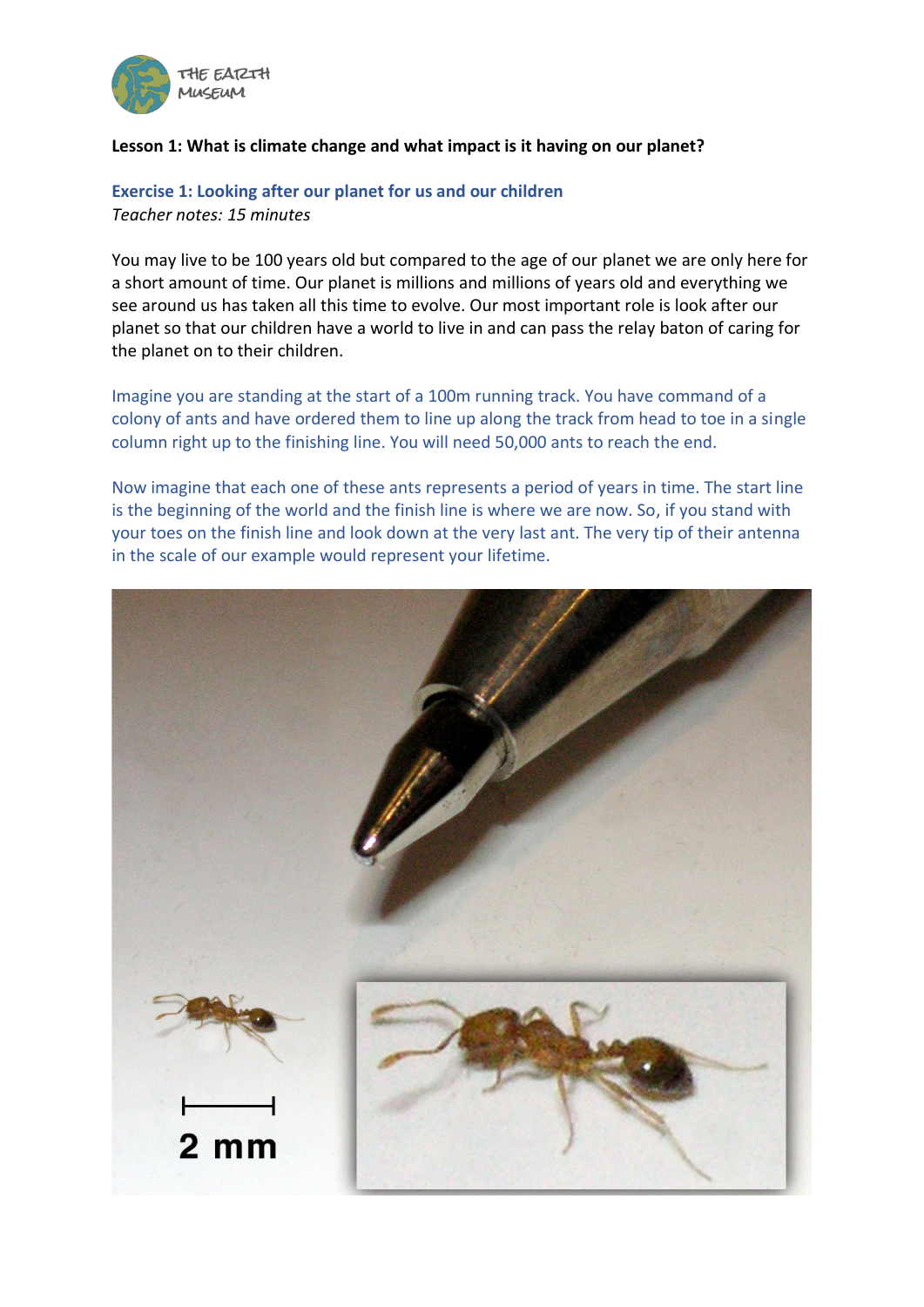

#### What do you know of the United Nations and their work?

The United Nations is a group of countries from all over the world that formed an organisation at the end of World War 2 with the aim of caring better for our planet together. At the beginning, their work was about reducing conflict. It was soon realised that working together as 'global citizens' could help with other challenges faced by the world too.

Six years ago (in 2015), the United Nations launched its 17 Sustainable Development Goals – designed to coordinate work across countries to improve the world for us, our children and their children. Introduce the 17 Goals briefly to them using slide 1 of the UN SDG cards resource.

Our work with The Earth Museum focuses on 4 of these goals particularly: Peace, Justice and Strong Institutions, Reduced Inequalities, Responsible Consumption, Climate Action.

Cut out the cards, shuffle them and lay them face down on the table. Invite 4 learners to take a card in turn and introduce their goal.

Discuss which of these goals might relate to the World War 1 sessions we have undertaken over the last 4 weeks, and why. (Mostly Peace, Justice and Strong Institutions. Also potentially Reduced Inequalities and Responsible Consumption).

## **Exercise 2: What do we know about climate change and its impact on the planet?** *Teacher notes: 20 minutes*

We will look at in more detail at each of these goals during the course. Over the next 3 weeks we are going to start looking at the Climate Action goal.

#### Discuss what we already know as a class about climate change and its global impact.

In the summer of 2019-2020, Australia suffered a significant global warming event as low rainfall combined with heat and wind from the interior of its vast continent to spark terrifying forest fires across the south-east of the country.

Using the Climate Change Explorer, search for the Wollemi Pine story and find out what happened. Watch the short film link in the story about the state of climate change on our planet *(it was made in 2015 and already scientific thinking has advanced further, but it is a good introduction).*

New terms from the film to introduce: consumption; exponentially; Anthropocene (impact of humans dominating planet); intergovernmental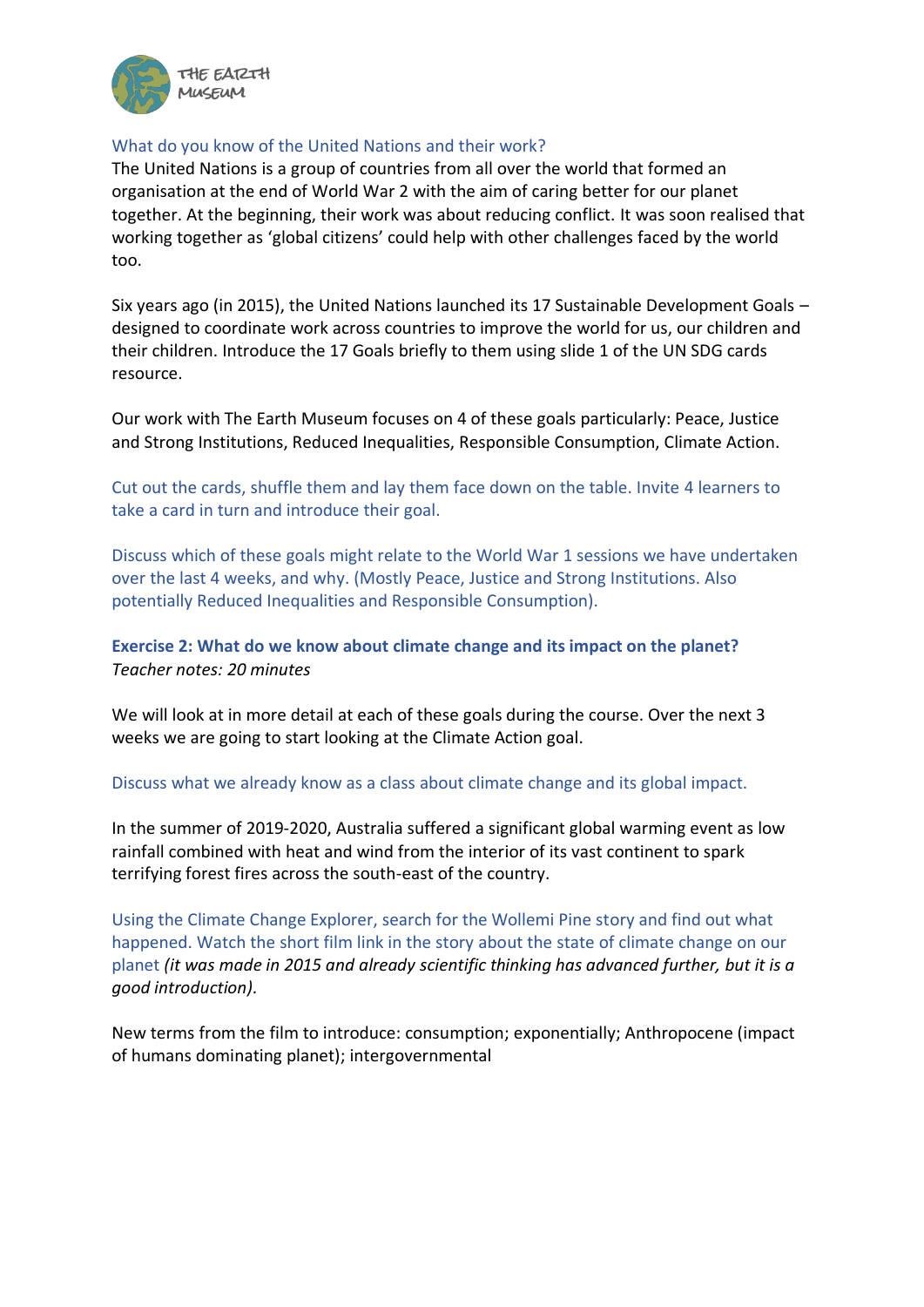

# **Exercise 3: Discover more examples of the impact of climate change on the world's environment**

*Teacher notes: 20 minutes*

In groups of 2-3, use the Climate Change Explorer to select an example of how climate change is impacting our planet. Choose from one of:

The Mountain Gorilla

Xerces Blue Butterfly

Penguins (you may need to zoom out to see the whole of Antarctica to find this one!)

Polar bears

Spend a few minutes as a class sharing what you have discovered.

## **Exercise 4: Discover a little of the impact on the world's human population** *Teacher notes: 20 minutes*

Naturally, people are part of this natural world being affected with devastating social consequences. Lives, homes and livelihoods are being lost. As a class we are going to look at one example: the Solomon Islands in the Pacific Ocean.

Search for the Solomon Islands on the Climate Change Explorer so we can see where they are in the world.

Now watch these two short films about what is happening in this part of the world because of climate change:

*[https://www.youtube.com/watch?v=\\_69fW2bJJzk](https://www.youtube.com/watch?v=_69fW2bJJzk)*

<https://www.youtube.com/watch?v=jL20SXjwEXo>

Now take a look at this map (below) to see where else in the world most people will be affected by rising sea levels. It's not just far away in the Pacific – in the UK up to 9m people may be affected – and don't forget Gosport is a coastal town, so this will affect you too!